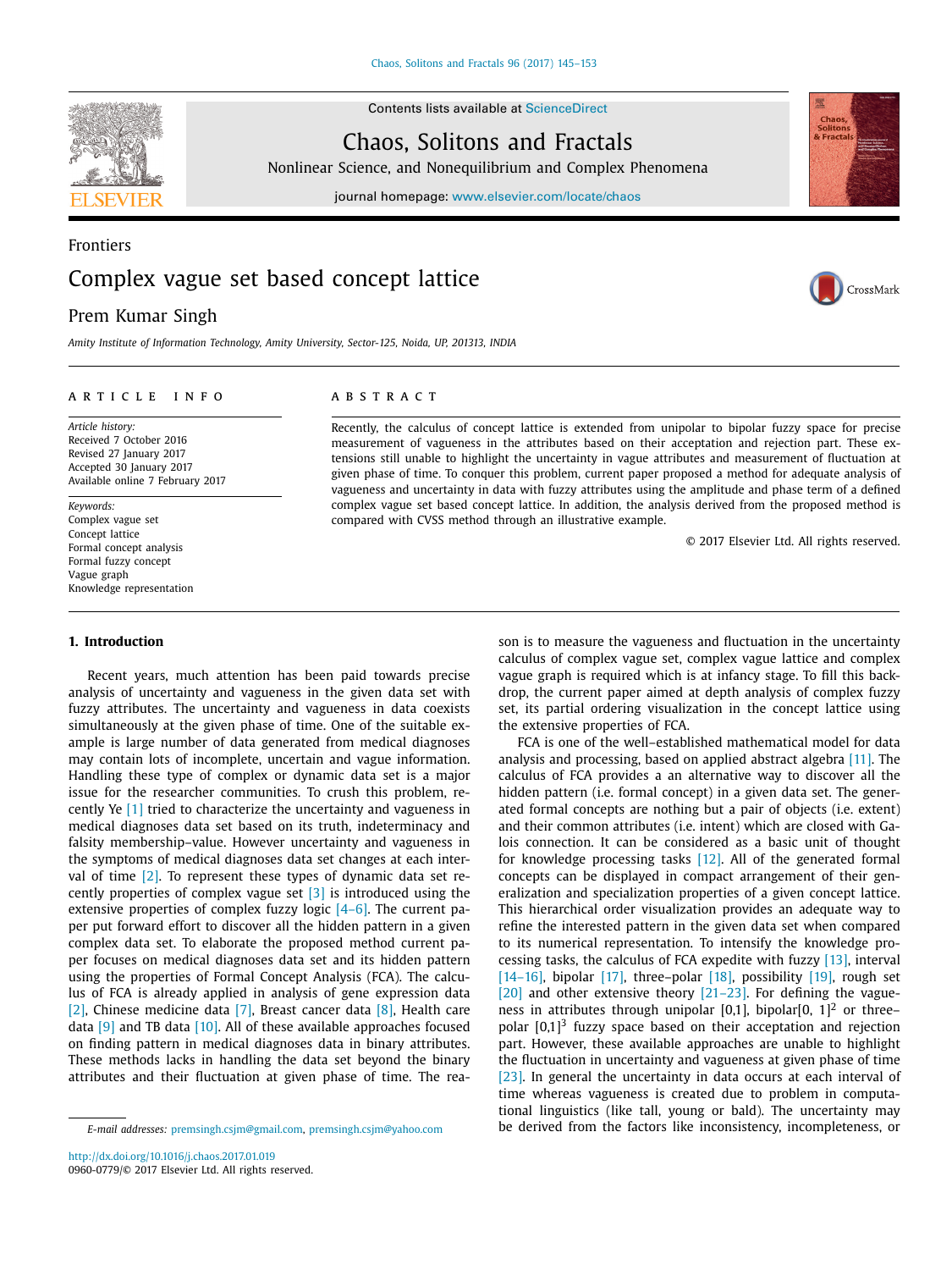**Table 1**

Inevitable appearance of vagueness in medical data set in form of context.

| Conditions   | Objects                | <b>Attributes</b>      | Relation              |
|--------------|------------------------|------------------------|-----------------------|
| a            | Complete               | Complete               | Vague (or)<br>Complex |
| h            | Incomplete<br>or Vague | Complete               | Vague (or)<br>Complex |
| $\mathsf{C}$ | Complete               | Incomplete<br>or Vague | Vague (or)<br>Complex |
| d            | Incomplete<br>or Vague | Incomplete<br>or Vague | Vague (or)<br>Complex |

**Table 2**

Comparison among interval, bipolar, vague and complex vague set.

|                | Interval    | <b>Bipolar</b>    | Vague                  | Complex<br>vague set |
|----------------|-------------|-------------------|------------------------|----------------------|
| Domain         | Universe of | Universe of       | <b>Universe</b> of     |                      |
|                | discourse   | discourse         | discourse              |                      |
| Co-domain      | Unipolar    | <b>Bipolar</b>    | [0,1]                  |                      |
|                |             | interval- $[0,1]$ | $[-1,0) \times (0, 1]$ |                      |
| Uncertainty    | Yes         | Yes               | Yes                    | Yes                  |
| True           | Yes         | Yes               | Yes                    | Yes                  |
| Falsity        | No          | No                | No                     | Yes                  |
| Positive       | [0,1]       | [0,1]             | (0, 1]                 | [0,1]                |
| Negative       | No          | No                | $[-1, 0)$              | [0,1]                |
| Sharp          | Yes         | Yes               | No                     | No                   |
| boundaries     |             |                   |                        |                      |
| Unit circle    | [0,1]       | [0,1]             | [0,2]                  | [0,1]                |
| Amplitude term | Yes         | Yes               | Yes                    | Yes                  |
| Phase term     | No          | No                | No                     | Yes                  |

seasonality. It occurs when, the data shows cyclic or periodic pattern in a given phase of time. Temperature is one of the suitable example to define the uncertainty and its fluctuation at given phase of time (i.e. year). The temperature 22  $\degree$  is considered as cool in the summer whereas the same temperature 22 ° is considered as warm in the winter season. This type of inconsistency and fluctuation in the given attributes creates uncertainty in the data. The vagueness is somehow related with the fuzziness available in given attributes (i.e. like young, tall or bald). It can be measured based on evidence to support (i.e. true membership –value) or reject (i.e. false membership–value) the attributes for the given context. It means vagueness occurs when a fuzzy attribute cannot be defined via a sharp boundary. This situation generally can be found in medical diagnoses data set, stock market and time series data. As for example, How much hair loss is required to consider a person is bald or not ?, How much loss of vision is required to consider a person is legally blind or not?, What is the point of conception from date of birth to declare a person as human being? These all fuzzy attributes contain vagueness which cannot be defined by a precise boundaries as shown in Table 1. To represent these types of attributes, an expert requires some evidence to support or reject them in a seized scale [0, 1]. For this purpose, recently properties of vague set [\[24\],](#page-7-0) vague graph [\[25,26\],](#page-7-0) vague hypergraph [\[27,28\],](#page-7-0) vague soft set [\[29\],](#page-7-0) and vague lattice [\[30–32\]](#page-7-0) is studied to expedite its applications [\[33\].](#page-7-0) Subsequently, for measurement of uncertainty and its fluctuation in the attributes  $[34]$  properties of complex vague set [\[3\]](#page-7-0) is introduced using the calculus of complex fuzzy set [\[4\],](#page-7-0) complex fuzzy logic [\[5,6\]](#page-7-0) and vague soft set [\[29\].](#page-7-0) Motivated from these recent studies current paper focuses on exploring the calculus of complex vague set with concept lattice for handling complex data set. To fulfill this objective interval–valued, bipolar, vague and complex fuzzy set is comparatively studied in Table 2. This table shows that the complex vague set provides more precise representation of vagueness and uncertainty in the fuzzy attributes using the amplitude and phase term.

To achieve the goal, a method is proposed, in this paper to generate all the hidden pattern (i.e. formal concepts) in a given complex vague context using the amplitude and phase of a defined complex vague set  $[3]$ , vague graph  $[25,26]$ , and concept lattice [\[11,12,35–41\].](#page-7-0) To explore the properties of complex vague relation [\[41–43\]](#page-8-0) for refining the knowledge processing tasks using technique of concept lattice [\[23,44,45\].](#page-7-0) To fulfill this backdrop, the proposed method is applied on a medical diagnoses data set with step by step illustration. The motivation is to improve the medical diagnoses data processing tasks using a mathematical model rather than traditional methods as it affects human life directly. The objective is to provide an accurate result for the adequate analysis of disease and its recovery for a given phase of time. To validate the results, analysis derived from the proposed method is compared with CVSS method  $[3]$  with an illustrative example.

Rest of the paper is organized as follows: Section 2 provides a brief background about FCA with the vague setting. [Section](#page-2-0) 3 contains the proposed method for generating the complex vague concepts and its illustration in [Section](#page-4-0) 4. [Section](#page-6-0) 5 provide discussions followed by conclusions, and references.

## **2. Formal concept analysis with the vague setting**

There are many data set like [\(http://indianalgae.co.in/\)](http://indianalgae.co.in/) which contains vague attributes  $[34]$ . Medical data set is one of the suitable example which contains lots of incomplete, inconsistent and vague information. To represent these type of attributes an expert need evidence to accept or reject them in a seized scale [0, 1]. To fill this backdrop, Gau and Buehrer [\[24\]](#page-7-0) introduced properties of vague set. In this section some basic preliminaries about FCA with vague setting is given for handling the data with vague attributes.

**Definition 1.** (Formal fuzzy context) [\[13\]:](#page-7-0) A formal fuzzy context  **is a fuzzy matrix having** *X* **as set of objects,** *Y* **as set** of attributes, and *L*–relation among them i.e.  $\tilde{R}$ :  $X \times Y \rightarrow L$ . In general the relation  $\tilde{R}$  represents non–zero fuzzy membership value at which the object  $x \in X$  has the attribute  $y \in Y$  in [0, 1] where *L* is a support set of some complete residuated lattice **L** [\[13\].](#page-7-0)

**Definition 2.** (Formal vague context) [\[24,32\]:](#page-7-0) A formal vague context  $\mathbf{F} = (X, Y, \tilde{R})$  represents set of objects  $(X)$ , set of vague attributes (*Y*) and a vague relation  $\tilde{R}$  between them  $\tilde{R}$  =  $\{\langle (x, y), t_{\overrightarrow{R}}(x, y), f_{\overrightarrow{R}}(x, y) \rangle | x \in X, y \in Y\}.$  As for example, a patient suffer from pneumonia or not can be represented through an evidence for its acceptation (i.e. positive) and rejection (i.e. false membership) value of a defined vague set and vague relation among them.

**Definition 3.** (Residuated lattice) [\[35\]](#page-8-0) : It is a basic structure of truth degrees  $\mathbf{L} = (L, \wedge, \vee, \otimes, \rightarrow, 0, 1)$  in which 1 represents greatest elements and 0 represents least elements respectively. **L** is a complete residuated lattice iff :

- (1)  $(L, \wedge, \vee, 0, 1)$  is a complete lattice.
- $(2)$   $(L, \otimes, 1)$  is commutative monoid.
- (3)  $\otimes$  and  $\rightarrow$  are adjoint operators called as multiplication and residuum, respectively i.e.  $a \otimes b \leq c$  iff  $a \leq b \to c$ ,  $\forall a, b, c \in L$ .

The operators  $\otimes$  and  $\rightarrow$  are defined distinctly by Lukasiewicz, G *o*del, and Goguen t–norms and their residua as given below [\[36\];](#page-8-0) Lukasiewicz:

- $a \otimes b = \max(a+b-1, 0),$
- $a \to b = \min (1-a+b, 1)$ .

G *o*¨del:

- $a \otimes b = \min(a, b)$ ,
- $a \rightarrow b = 1$  if  $a < b$ , otherwise *b*.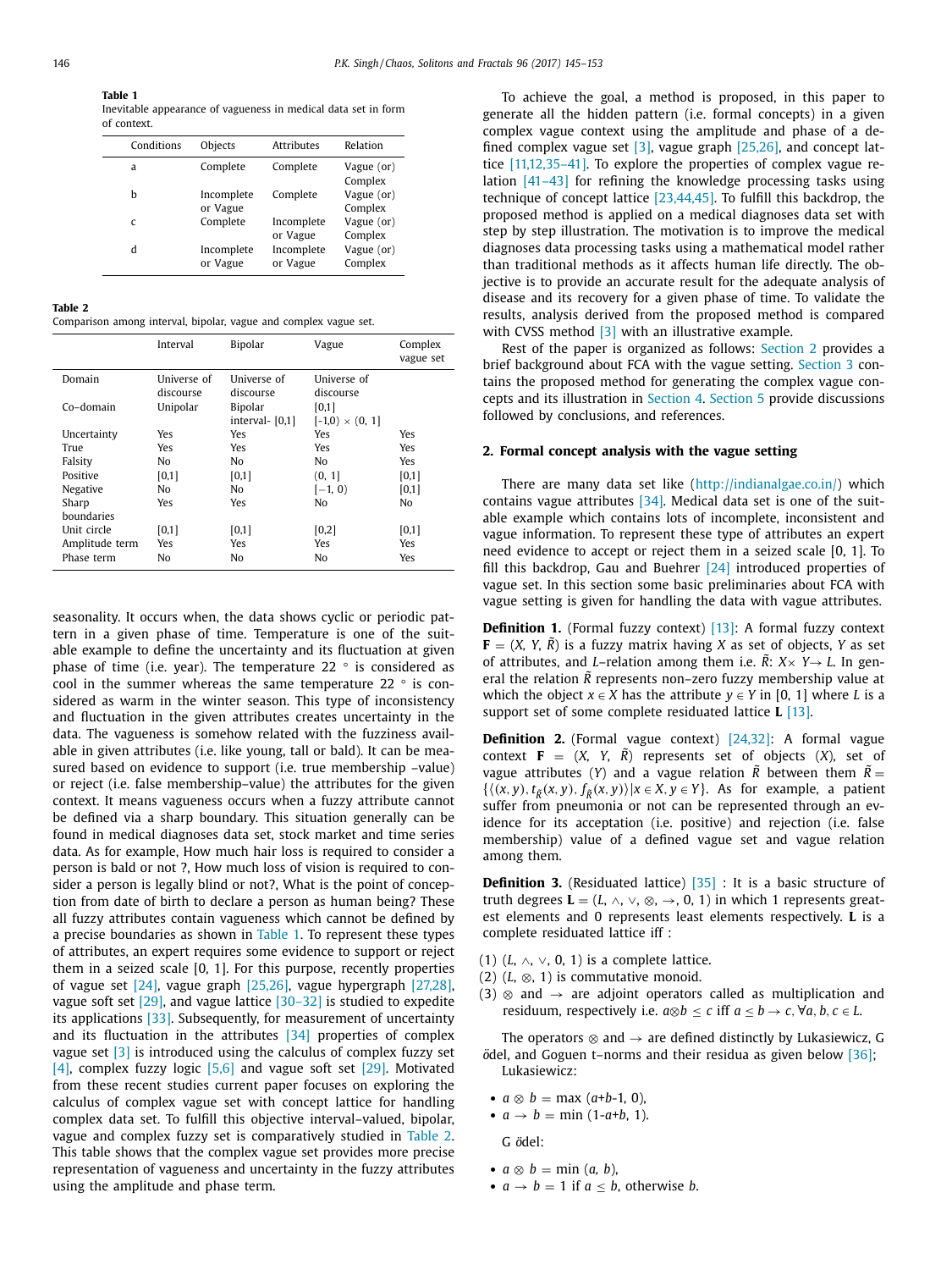<span id="page-2-0"></span>Goguen:

- $a \otimes b = a \cdot b$ ,
- $a \rightarrow b = 1$  if  $a < b$ , otherwise *b*/*a*.

Recently, it is extensively studied for other *L*–sets [\[15,21,30,36\].](#page-7-0)

**Definition 4.** (Fuzzy concept forming operator) [\[36\]:](#page-8-0) The operators (↑, ↓) for any **L**–set *A* ∈ *L<sup>X</sup>* of objects, and **L**–set *B* ∈ *L<sup>Y</sup>* of attributes can be defined as follows:

(1)  $A^{\uparrow}(y) = \wedge_{x \in X} (A(x) \to \tilde{R}(x, y))$  where  $A^{\uparrow} \in L^Y$  of attributes, (2)  $B^{\downarrow}(x) = \wedge_{v \in Y}(B(y) \to \tilde{R}(x, y))$  where  $B^{\downarrow} \in L^X$  of objects.

The operators  $( \uparrow, \downarrow )$  are known as Galois connection. The set  $A^{\uparrow}(y)$  is interpreted as the **L**-set of attributes  $y \in Y$  shared by all objects from *A*. Similarly,  $B^{\downarrow}(x)$  is interpreted as the **L**-set of all objects *x*∈ *X* having the common attributes (from *B*). The pair (*A,*  $B \in L^X \times L^Y$  is called as formal fuzzy concept iff:  $A^T = B$  and  $B^{\downarrow} = A$ . In the formal fuzzy concepts fuzzy set of objects *A* is called as extent and fuzzy set of attributes *B* is called as intent. Subsequently, these computations are extended with interval–valued fuzzy setting [\[15,16\],](#page-7-0) bipolar fuzzy setting [\[17\],](#page-7-0) vague setting [\[18,30\]](#page-7-0) and possibility theory [\[19\].](#page-7-0)

**Definition 5.** (Formal vague concept) [\[17,30,31\]](#page-7-0) : The set of objects  $(A) = (x_i, [t_A(x_i), 1 - f_A(x_i)])$  having the attributes  $(B)$  =  $(y_j,[t_B(y_j), 1 - f_B(y_j)])$  can be represented as a node in the vague graph. The pair (*A*, *B*) is called as a formal vague concept iff:  $B^{\downarrow}$  =  $(A, [t_A(x), 1 - f_A(x)])$  and  $A^T = (B, [t_B(y), 1 - f_B(y)])$ . As for example, set of patients having pneumonia shares similar symptoms of acceptation (i.e. positive) and rejection (i.e. false membership) in a defined vague set and vice versa.

**Definition 6.** (Partial ordering of fuzzy concepts) [\[13,14\]:](#page-7-0) All the discovered formal fuzzy concepts *FC***<sup>F</sup>** are connected via super and sub concept hierarchy principle of partial ordering i.e.  $(A_1, B_1) \leq$  $(A_2, B_2) \Longleftrightarrow A_1 \subseteq A_2 \Longleftrightarrow B_2 \subseteq B_1$ ).

**Definition 7.** (Partial ordering of vague set) [\[28\].](#page-7-0) A vague relation  $(<$  ) on a vague set  $(S)$  is a partial order relation iff, it satisfies reflexive, antisymmetric and transitive conditions. The partial ordering of vague set be defined as follows: Let us suppose two vague sets *I*=( $t_I(z)$ ,  $f_I(z)$ ) and *J*=( $t_I(z)$ ,  $f_I(z)$ ) then *I*⊆*J* iff  $t_i(z) \le t_i(z)$  and  $1 - f_i(z) \leq 1 - f_i(z)$ . This ordering help us to define the super and sub concept hierarchy between the generated formal vague concepts.

**Definition 8.** Together with partial ordering the formal concepts forms a complete lattice in which there exists an infimum and a supremum among them as follows:

- $\wedge_{j \in J} (A_j, B_j) = (\bigcap_{j \in J} A_j, (\bigcup_{j \in J} B_j)^{\downarrow \uparrow}),$
- $\vee_{j \in J} (A_j, B_j) = ((\bigcup_{j \in J} A_j) \uparrow \downarrow, \bigcap_{j \in J} B_j).$

**Definition 9.** (Complete lattice of vague set[\)\[30,31\].](#page-7-0) A lattice is a partially ordered set  $(\tilde{S}, \leq)$  in which for every pair  $(u, v)$ , there exist a supremum =  $u \vee v$  and an infimum =  $u \wedge v$ . Similarly, let us suppose  $I=(t_I, f_I)$  and  $J=(t_I, f_I)$  be two vague sets of a complete lattice then its infimum and supremum can be defined as follows:

- $(t_1(z), f_1(z)) \wedge (t_1(z), f_1(z)) = (\min(t_1(z), t_1(z)), \min(1-f_1(z), 1$  $f_I(z)$ )).
- $(t_1(z), f_1(z)) \vee (t_1(z), f_1(z)) = (\max(t_1(z), t_1(z)), \max(1-f_1(z), 1$  $f_I(z)$ )).

**Definition 10.** (Vague graph) [\[24–26\]:](#page-7-0) A vague graph with an underlying set *V* is defined to be a pair  $G = (I, J)$  where  $I = (t_I, f_I)$  is a vague set fuzzy set on *V* and  $J=(t_I, f_I)$  is a vague set on edges *E* ⊆ *V*× *V* such that:

 $t_1(v_1v_2) \le \min(t_A(v_1), t_A(v_2))$ , and

**Table 3** A vague set of *V* for Example 1.

|    | $v_{1}$ | V2  | Vą  |  |  |
|----|---------|-----|-----|--|--|
| tı | 0.2     | 0.3 | 0.4 |  |  |
|    | 0.3     | 0.4 | 0.5 |  |  |

#### **Table 4**

| A vague set of E for Example 1. |          |          |          |  |  |  |  |  |  |
|---------------------------------|----------|----------|----------|--|--|--|--|--|--|
|                                 | $v_1v_2$ | $v_2v_3$ | $v_3v_1$ |  |  |  |  |  |  |
| tı                              | 0.1      | 02       | 0.1      |  |  |  |  |  |  |

*fI* 0.5 0.7 0.6



**Fig. 1.** A vague graph representation based on Tables 3 and 4.

$$
f_J(v_1v_2) \ge \max(t_A(v_1), t_A(v_2))
$$
 for all  $v_1, v_2 \in V$  and  $(v_1v_2) \in E$ .

**Example 1.** Suppose, a doctor want to write the opinion symptoms of pneumonia available in the patients  $(v_1, v_2, v_3)$ . For this purpose doctor need an evidence to support (i.e. true membership value) or reject (i.e. false membership–value) his/her opinion. This can be precisely written using the properties of vague set as shown in Table 3. Table 4 represents the corresponding relationship among them. These two sets can be visualized as verices  $V = \{v_1, v_2, v_3\}$ and edges set  $-E = \{v_1v_2, v_2v_3, v_3v_1\}$  of a defined vague graph *G*. In which,  $I = (t_I, f_I)$  represents the vague set on *V* as shown in Table 3 and *J*=( $t_I$ ,  $f_I$ ) represents the vague set on  $E \subseteq V \times V$  as shown in Table 4. Fig. 1 shows the vague graph for the vague set of vertices and edges shown in Tables 3 and 4 [\[27\].](#page-7-0)

A vague graph  $G=(I, J)$  is complete iff [\[27\]:](#page-7-0)  $t_1(v_1v_2)$ =min( $t_1(v_1)$ ,  $t_1(v_2)$ ), and

 $f_I(v_1v_2)$ =max( $f_I(v_1)$ ,  $f_I(v_2)$ ) for all  $v_1, v_2 \in V$  and  $(v_1v_2) \in E$ .

The above given definitions and examples authenticates that properties of vague graph [\[24–26\]](#page-7-0) provides an effective way to display the vagueness in data with fuzzy attributes. In this case a major problem is addressed while precise measurement of uncertainty and vagueness in the attributes [\[38–45\].](#page-8-0) Many times the uncertainty in attribute arises due to inconsistency, incompleteness and its fluctuation in given phase of time. As for example 22 ° temperature is considered as cool in summer whereas warm in winter. To discover such type of pattern in the dynamic or vague context is hard to compute using any of the available approaches [\[23,45\].](#page-7-0) To deal with these type of data in the next section a method is proposed based on properties of complex fuzzy logic and its extensive properties.

### **3. Proposed method**

In this section, a method is proposed to generate all the complex vague concepts from a given complex vague context using the properties of Galois connections as given below: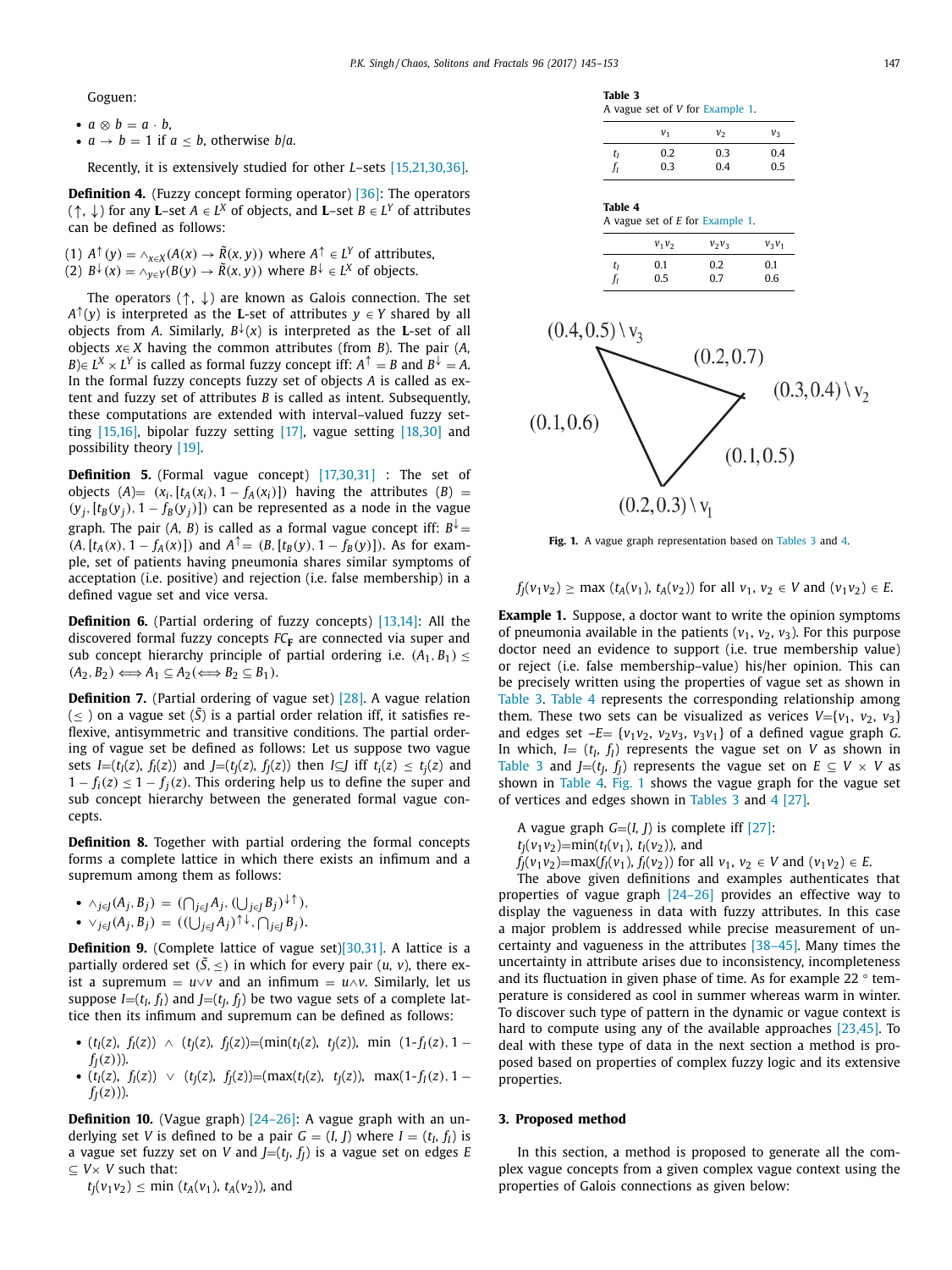<span id="page-3-0"></span>Let a formal vague context  $\mathbf{F} = (X, Y, R)$  where *X* is set of objects, *Y* is set of vague attributes and  $\tilde{R} = \{((x, y), r_{\tilde{R}}(x, y)e^{i w_{\tilde{R}}(x, y)})$ :  $\forall x \in X, y \in Y$ } represents complex vague relation among them. To represent the uncertainty and its fluctuation in fuzzy attributes using given phase of time whereas the vagueness in fuzzy attributes are represented through amplitude of complex vague set.

**Definition 11.** (Complex fuzzy set) [\[4,5\]:](#page-7-0) A complex fuzzy set *Z* can be defined over a universe of discourse *U*. The complex–valued grade of membership of an element  $z \in U$  can be characterized by  $\mu_7(z)$ . The membership–values that  $\mu_7(z)$  may receive all lie within the unit circle in the complex plane in the form  $\mu_z(z) = r_z(x)e^{iw_z(x)}$ , where i= $\sqrt{-1}$ , both *r<sub>Z</sub>*(*z*) and *w<sub>Z</sub>*(*z*) are real–valued and *r<sub>Z</sub>*(*z*)  $\in$ [0,1]. The complex fuzzy set *Z* may be represented as the set of ordered pairs:

 $Z = \{(z, \mu_Z(z)) : z \in U\} = \{(z, r_Z(z)e^{iw_Z(z)}) : z \in U\}$ 

The partial ordering and their subset can be defined using amplitude and phase terms respectively.

**Definition 12.** (Complex vague set) [\[3,42,43\]:](#page-7-0) A complex vague set *Z* can be defined over a universe of discourse *U*. The complex vague membership of an element  $z \in U$  can be characterized by true  $r_{tz}$  and false membership value  $r_{fz}$  for the amplitude term where  $0 \le r_{t_z} + r_{f_z} \le 1$ . The phase term can be characterized by  $w_{t_z}^r$  and  $2\pi - w_f^r$  in real–valued interval (0, 2π] and  $i = \sqrt{-1}$ . It can be  $2\pi - w_f^r$ represented as follows:

 $Z = \{(z, [r_{t_z}, 1 - r_{f_z}] \times e^{w_{t_z}^t \cdot 2\pi - w_{f_z}^r} : z \in U\}$ . Similarly, the complex vague relationship among any two elements  $z_1, z_2 \in U$  can be represented through true and false membership among their amplitude and phase terms. The partial ordering among two complex vague set can be defined based on properties of vague set for truth and false membership value independently for amplitude and phase term as shown in definitions 7 of this paper. Amplitude represents vagueness in the attributes through a seized scale of define vague set [0, 1]. The phase term is represented by [0,  $2\pi$ ] to measure the fluctuation in uncertainty. Now, the concepts from a given complex vague context  $\mathbf{F} = (X, Y, R)$  can be generated as follows:

**Step 1**. Let us suppose number of attributes in the given complex vague context is *m* and number of objects is *n* which provides 2*<sup>m</sup>* subset of attributes.

**Step 2**. In general the expert want maximum acceptation of attributes in the given phase of time for refining the knowledge based on his/her requirements. In this case amplitude can be considered as maximum true membership value i.e. 1.0 and minimum false membership value i.e. 0.0 for each of the attributes. This considered membership–value (1.0, 1.0) for amplitude and phase term can be used for each of the subsets  $(y_j, [r_{t_{y_j}}, 1 - r_{f_{y_j}}])$  to discover the pattern in complex vague context. Similarly, the phase value can be computed for minimal fluctuation i.e.  $(e^{w_{t_{y_j}}^r} \cdot 2\pi - w_{f_{y_j}}^r) = (2\pi,$  $2\pi$ ).

**Step 3**. Choose any of the attribute set to discover the pattern in given complex vague context using ↓ of Galois connection. It  $\downarrow$  provides an maximal covering objects set while integrating the information from the chosen subset of attributes based on their amplitude and phase term as given below:

$$
(y_j, [r_{t_{y_j}}, 1 - r_{f_{y_j}}])^{\downarrow} = (x_i, [r_{t_{x_i}}, 1 - r_{f_{x_i}}]),
$$
  

$$
(e^{w_{t_{y_i}}^T, 2\pi - w_{f_{y_i}}^T})^{\downarrow} = (e^{w_{t_{x_i}}^T, 2\pi - w_{f_{x_i}}^T}) \text{ for all } t \in [0, 1]
$$

 $(e^{wt_{t_{y_j}} \cdot 2\pi - w^r_{f_{y_j}}}) \downarrow = (e^{wt_{t_{x_i}} \cdot 2\pi - w^r_{f_{x_i}}})$  for all  $y_j \in Y$  where  $j =$  $1, 2, \ldots, m$  and  $i = 1, 2, 3, \ldots, n$ .

**Step 4**. The membership value of the obtained objects set using  $\downarrow$  on chosen subset of attributes can be computed for the amplitude and phase term as follows:

#### **Table 5**

|  |  |  | Proposed algorithm for generating the complex vague concepts. |  |  |  |  |  |
|--|--|--|---------------------------------------------------------------|--|--|--|--|--|
|--|--|--|---------------------------------------------------------------|--|--|--|--|--|

| Input: A complex vague context $\mathbf{F} = (X, Y, \tilde{R})$                                                     |
|---------------------------------------------------------------------------------------------------------------------|
| where number of objects = $n$ and number of attributes = $m$ .                                                      |
| Output: Set of complex vague formal concepts:                                                                       |
| 1. Write the subset of attributes $2^y$ and represent them as $y_j$                                                 |
| 2. Set the membership value for the attribute set:                                                                  |
| Amplitude = (1.0, 1.0) and Phase = $(2\pi, 2\pi)$                                                                   |
| 3. Choose any subset of attributes and apply the operator $\downarrow$ :                                            |
| Amplitude: $(y_j, [r_{t_{y_j}}, 1 - r_{f_{y_i}}])^{\downarrow} = (x_i, [r_{t_{x_i}}, 1 - r_{f_{x_i}}]),$            |
| Phase: $(e^{W'_{t_{y_i}}, 2\pi - W'_{f_{y_i}}})^{\downarrow} = (e^{W'_{t_{x_i}}, 2\pi - W'_{f_{x_i}}})$             |
| 4. Compute the complex vague membership for the obtained objects:                                                   |
| Amplitude:                                                                                                          |
| min $(x_i, r_{t_{x_i}})$ for true membership and,                                                                   |
| min $(x_i, 1 - r_{f_x})$ for false membership value.                                                                |
| Phase term:                                                                                                         |
| min ( $e^{W_{t_{x_i}}^t}$ ) for true phase term and,                                                                |
| min ( $e^{2\pi - w_{f_{x_i}}^r}$ ) for false phase term.                                                            |
| 5. Apply the operator $\uparrow$ on the constituted objects set:                                                    |
| Amplitude: $(x_i, [r_{t_{x_i}}, 1 - r_{f_{x_i}}])^{\uparrow} = (y_j, [r_{t_{y_i}}, 1 - r_{f_{y_i}}]),$              |
| Phase: $(e^{w_{t_{x_i}}^r \cdot 2\pi - w_{f_{x_i}}^r})^{\uparrow} = (e^{w_{t_{y_i}}^r \cdot 2\pi - w_{f_{y_i}}^r})$ |
| 6. Compute the complex vague membership value for the obtained attributes set:                                      |
| Amplitude:                                                                                                          |
| min $(y_i, r_{t_{vi}})$ for true membership and,                                                                    |
| min $(y_i, 1 - r_{f_v})$ for false membership value.                                                                |

- min  $(y_j, 1 r_{f_{y_j}})$ <br>Phase term:
- $\min$  ( $e^{w_{t_{y_j}}^r}$ ) for true phase term and,
- min ( $e^{2\pi w_{f_{y_j}}^r}$ ) for false phase term.
- 7. Write the generated complex vague concepts (*A, B*)
- 8. Similarly, all complex vague concepts can be generated using other subsets.
- 9. Remove all the repeated complex vague concepts.
- 10. Draw the complex vague concept lattice based on their subset.

Amplitude:

min  $(x_i, r_{t_{x_i}})$  for true membership and,

min  $(x_i, 1 - r_{f_{x_i}})$  for false membership value. Phase term:

min  $(e^{wt_{t_{x_i}}})$  for true phase term and,

min ( $e^{2\pi - w_{f_{x_i}}^r}$ ) for false phase term.

**Step 5**. Now, apply the operator ↑ on these constituted objects set to find their maximal covering attributes based on amplitude and phase term as follows:

$$
(\mathbf{x}_i, [r_{t_{x_i}}, 1 - r_{f_{x_i}}])^{\uparrow} = (\mathbf{y}_j, [r_{t_{y_j}}, 1 - r_{f_{y_j}}]),
$$
  

$$
\mathbf{w}_i^r \quad 2\pi - \mathbf{w}_i^r \quad \mathbf{w}_i^r \quad 2\pi - \mathbf{w}_i^r
$$

 $(e^{wt_{x_i}} \cdot 2\pi - w_{f_{x_i}}^r)$ <sup>†</sup> =  $(e^{wt_{t_{y_j}} \cdot 2\pi - w_{f_{y_j}}^r})$  for all  $x_i \in X$  where  $i =$  $1, 2, \ldots, n$  and  $j = 1, 2, 3, \ldots, m$ .

**Step 6**. The membership value of the obtained attributes (new attributes) using ↑ on the constituted objects set can be computed as follows:

Amplitude:

min  $(y_j, r_{t_{y_j}})$  for true membership and,

min ( $y_j$ , 1 –  $r_{f_{y_j}}$ ) for false membership value.

Phase term:

 $\lim_{w \to 0}$   $\lim_{w \to 0}$  *i* or true phase term and,

 $\lim_{z \to z} (e^{2\pi - w^{r}})$  for false phase term.

**Step 7**. The finally obtained pair of complex vague set of objects and attributes set (*A, B*) forms a complex vague concept which is closed with Galois connection.

**Step 8**. Similarly, other concepts can be generated using remaining subset of attributes.

**Step 9**. Remove the repeated complex vague concepts. To refine the knowledge adequately using all the distinct concepts.

**Step 10**. Draw the complex vague concept lattice structure as per their subsets for data analysis and processing tasks.

Table 5 represents the pseudo code of the proposed method to generate all the complex vague concepts using subset of attributes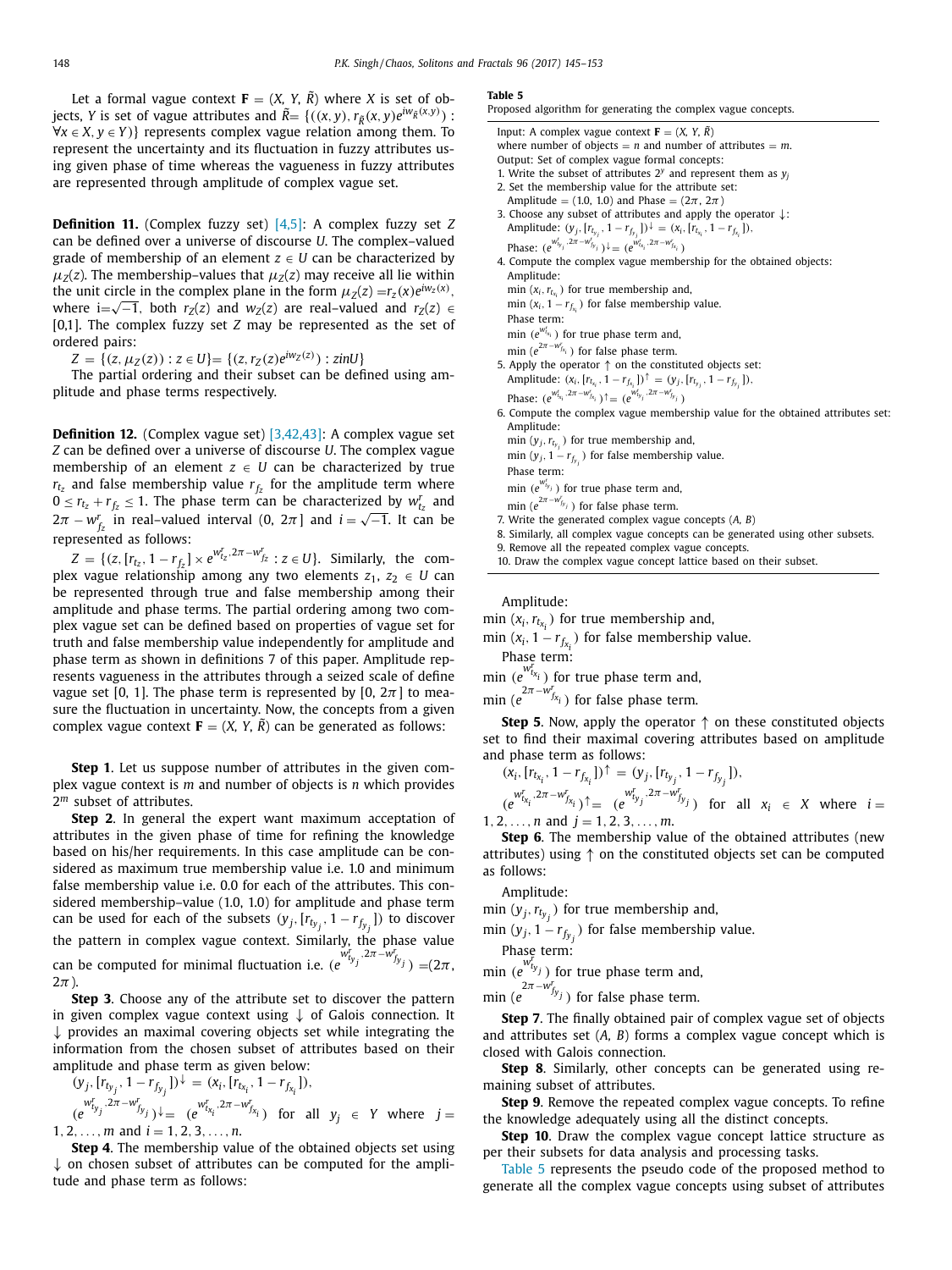<span id="page-4-0"></span>(2*m*) using maximum acceptation for amplitude and phase term as shown in Step 1 and 2. Then find their maximally covering objects set using the operator  $\downarrow$  on the chosen subset of attributes as shown in Step 3. The membership value for amplitude and phase term of covering objects set can be computed using the properties of complex vague set as shown in Step 4. Now, the proposed method applies the operator ↑ on these constituted objects set to find their maximal covering attributes while integrating the information from them as shown in Step 5. The membership value for the obtained attributes set can be computed using the properties of complex vague set as shown in Step 6. In this way the proposed method gives a pair of objects–attributes set which are closed with Galois connection as shown in Step 7. Similarly, other complex vague concepts can be generated using the remaining subset of attributes as shown in Step 8. Step 9 remove those concepts which are repeated. In last the complex vague concept lattice can be built using their subset hierarchy. It is one of the advantages of proposed method while drawing the hierarchical order among them in concept lattice visualization.

**Complexity**: Let us suppose *m* is number of attributes and *n* is the number of objects in the given complex vague context. Computing the subset of attributes will takes O(2*m*) computational time whereas finding its covering objects set will take *n* time for amplitude and same time for phase term. In this case the proposed method takes total O(2*m*∗*n*2) computation cost to generate the complex vague concepts. The proposed algorithm provides an effective representation of vagueness through amplitude in seized scale [0, 1] and uncertainty through the phase term  $[0, 2\pi]$  of a defined complex vague set. This helps more in refining the knowledge in complex data set with vague attribute at given phase of time. It is one of the favourable output of the proposed method when compared to any other approaches in FCA with vague (or bipolar fuzzy) setting.

## **4. Illustration**

In the last decade, many researchers have tried to analyze the hidden pattern in a given medical data set using the properties of concept lattice  $[2,7-10]$ . In general the medical diagnoses data set contains lots of incomplete, vague or uncertain information which values fluctuate at given phase of time. In this case adequate analysis of hidden pattern in medical diagnoses data set and their interpretation is computationally expensive tasks from any of the available approaches. To overcome from this issue, recently Ye [\[1\]](#page-7-0) tried to characterize the medical diagnoses data set based on truth, false, and indeterminacy membership–values, whereas, Prem Kumar Singh [\[18\]](#page-7-0) displayed their super–sub concept visualization in the concept lattice. These extensions are also unable to highlight the fluctuation of uncertainty in attributes of medical diagnoses data at given time–interval. To deal with problem precisely, recently, the calculus of complex fuzzy logic [\[4–6\]](#page-7-0) and its corresponding relationship [\[42,43\]](#page-8-0) is introduced to represent the medical diagnoses data set using a defined complex vague soft set [\[3\].](#page-7-0) The current paper put forward effort to analyze the medical data set using the calculus of complex vague set  $[3,5,6]$ , concept lattice  $[11,12]$  and its extensive properties  $[13-21]$ . This research is essential because it affects the human life directly or indirectly. To fulfill this requirement, a method is proposed in [Table](#page-3-0) 5 to generate all the hidden pattern (i.e. formal concepts) in a given medical data set to reveal some interested information as given below:

**Example 2.** Let us suppose a company manufactures set of medicines– $\{x_1, x_2, x_3, x_4\}$  to diagnoses the following disease– (*y*<sub>1</sub>=pneumonia, *y*<sub>2</sub>=influenza, *y*<sub>3</sub>=tuberculosis, *y*<sub>4</sub>=asthma). In this case the manufacturing company can take suggestions from different experts on these medicine and their impact on diagnoses

of the given disease. The expert provides following analysis to diagnoses the pneumonia based on given medicine:

- The medicine  $x_1$  diagnosis the pneumonia  $(y_1)$  20 to 30% percent in one to four months. The medicine  $x_2$  diagnosis the pneumonia  $(y_1)$  50 to 80% in one to six months.
- The medicine  $(x_3)$  diagnosis the pneumonia  $(y_1)40$  to 70 % in four to ten months.
- The medicine  $(x_4)$  diagnosis the pneumonia  $(y_1)$  30 to 50% in two to six months.

The obtained evidence (i.e. measuring the vagueness) to diagnose the pneumonia  $(y_1)$  and its fluctuation (i.e. uncertainty) based on all the medicine  $(x_1, x_2, x_3, x_4$  can be written via amplitude and phase term of a defined complex vague set. The phase term can be considered as [0,  $2\pi$ ] to represent the diagnoses of disease from the given medicine in a yearly basis. In this case, if the medicine diagnoses the disease in 12 months then, its phase time can be considered as  $2\pi$ . Similarly the phase value can be computed for other time of interval as shown below:

(a)  $y_1 = \{ [0.2, 0.3]e^{i[0.2\pi, 0.8\pi]} / x_1, [0.5, 0.8]e^{i[0.2\pi, 1.2\pi]} / x_2, [0.4, 0.7]$  $e^{i[0.8\pi,1.8\pi]}/x_3$ , [0.3, 0.5] $e^{i[0.3\pi,\pi]}/x_4$  }.

Subsequently, diagnoses of influenza  $(y_2)$ , tuberculosis  $(y_3)$ , and asthma  $(y_4)$  based on given medicines  $(x_1, x_2, x_3, x_4)$  can be written through a complex vague set as shown below [3]:

(b)  $y_2 = \{ [0.2, 0.4]e^{i[0.4\pi, 0.6\pi]} / x_1, [0.9, 1]e^{i[0\pi, \pi]} / x_2, [0.8, 0.95] \}$  $e^{i[0.6\pi, 0.6\pi]}/x_3$ , [0.5, 0.5] $e^{i[0.3\pi, 1.5\pi]}/x_4$  }.

(c)  $y_3 = \{[0.6, 0.7]e^{i[0\pi, 0.7\pi]}/x_1, [0.6, 0.8]$  $e^{i[0.4\pi, 1.4\pi]}$ / $x_2$ , [0.4, 0.8] $e^{i[0.2\pi, 0.6\pi]}$ / $x_3$ , [0.2, 0.5] $e^{i[0.1\pi, 0.5\pi]}$ / $x_4$ }.

(d)  $y_4 = \{ [0.4, 0.6]e^{i[0.4\pi, 0.8\pi]}/x_1, [0.1, 0.4]e^{i[0.1\pi, 0.8\pi]}/x_2, [0.3, 0.9]$  $e^{i[0.2\pi, 1.4\pi]}$ / $x_3$ , [0.4, 0.9] $e^{i[\pi, 2\pi]}$ / $x_4$ }.

Now, the problem with doctor is to analyze the most suitable medicine which diagnosis the given disease in given phase of time. The same problem with company to accelerate its manufacturing process. To evaluate this analysis some interested patterns among medicine and its effect on the given disease is required. To achieve this goal shown in [Section](#page-2-0) 3 of this paper can be applied to visualize the above given numerical data in the concept lattice. For this purpose above given data set is represented in form of a complex vague context as shown in [Table](#page-5-0) 6.

**Step (1)** All the generated complex vague subset of attributes are as follows:

- 1.  $\{\emptyset\}$ ,
- 2. {[1.0, 1.0]*ei*[2π, <sup>2</sup>π] /*y*1},
- 3. {[1.0, 1.0]*ei*[2π, <sup>2</sup>π] /*y*2},
- 4. {[1.0, 1.0]*ei*[2π, <sup>2</sup>π] /*y*3},
- 5. {[1.0, 1.0]*ei*[2π, <sup>2</sup>π] /*y*4},
- 6.  $\{ [1.0, 1.0]e^{i[2\pi, 2\pi]}/y_1 + [1.0, 1.0]e^{i[2\pi, 2\pi]}/y_2 \},$
- 7.  $\{ [1.0, 1.0]e^{i[2\pi, 2\pi]}/y_1 + [1.0, 1.0]e^{i[2\pi, 2\pi]}/y_3 \},$
- 8.  $\{[1.0, 1.0]e^{i[2\pi, 2\pi]}/y_1 + [1.0, 1.0]e^{i[2\pi, 2\pi]}/y_4\},\$
- 9.  $\{ [1.0, 1.0]e^{i[2\pi, 2\pi]}/y_2 + [1.0, 1.0]e^{i[2\pi, 2\pi]}/y_3 \},$
- 10.  $\{ [1.0, 1.0]e^{i[2\pi, 2\pi]}/y_2 + [1.0, 1.0]e^{i[2\pi, 2\pi]}/y_4 \},\$
- 11.  $\{ [1.0, 1.0]e^{i[2\pi, 2\pi]}/y_3 + [1.0, 1.0]e^{i[2\pi, 2\pi]}/y_4 \},\$
- 12.  $\{ [1.0, 1.0]e^{i[2\pi, 2\pi]}/y_1 + [1.0, 1.0]e^{i[2\pi, 2\pi]}/y_2 +$
- $[1.0, 1.0]e^{i[2\pi, 2\pi]}/y_3$ ,
- 13.  $\{[1.0, 1.0]e^{i[2\pi, 2\pi]}/y_1 + [1.0, 1.0]e^{i[2\pi, 2\pi]}/y_2 +$  $[1.0, 1.0]e^{i[2\pi, 2\pi]}/y_4$
- 14.  $\{[1.0, 1.0]e^{i[2\pi, 2\pi]}/y_1 + [1.0, 1.0]e^{i[2\pi, 2\pi]}/y_3 +$  $[1.0, 1.0]e^{i[2\pi, 2\pi]}/y_4$
- 15.  $\{ [1.0, 1.0]e^{i[2\pi, 2\pi]}/y_2 + [1.0, 1.0]e^{i[2\pi, 2\pi]}/y_3 +$  $[1.0, 1.0]e^{i[2\pi, 2\pi]}/y_5$
- 16.  $\{ [1.0, 1.0]e^{i[2\pi, 2\pi]}/y_1 + [1.0, 1.0]e^{i[2\pi, 2\pi]}/y_2 +$  $[1.0, 1.0]e^{i[2\pi, 2\pi]}/y_3 + [1.0, 1.0]e^{i[2\pi, 2\pi]}/y_4$

**Step** (2) Let us consider the first subset of attributes i.e.  $1$ ,  $\odot$  } to generate the complex vague concepts. To find it apply the operator  $\downarrow$  to find its maximal covering objects as given below: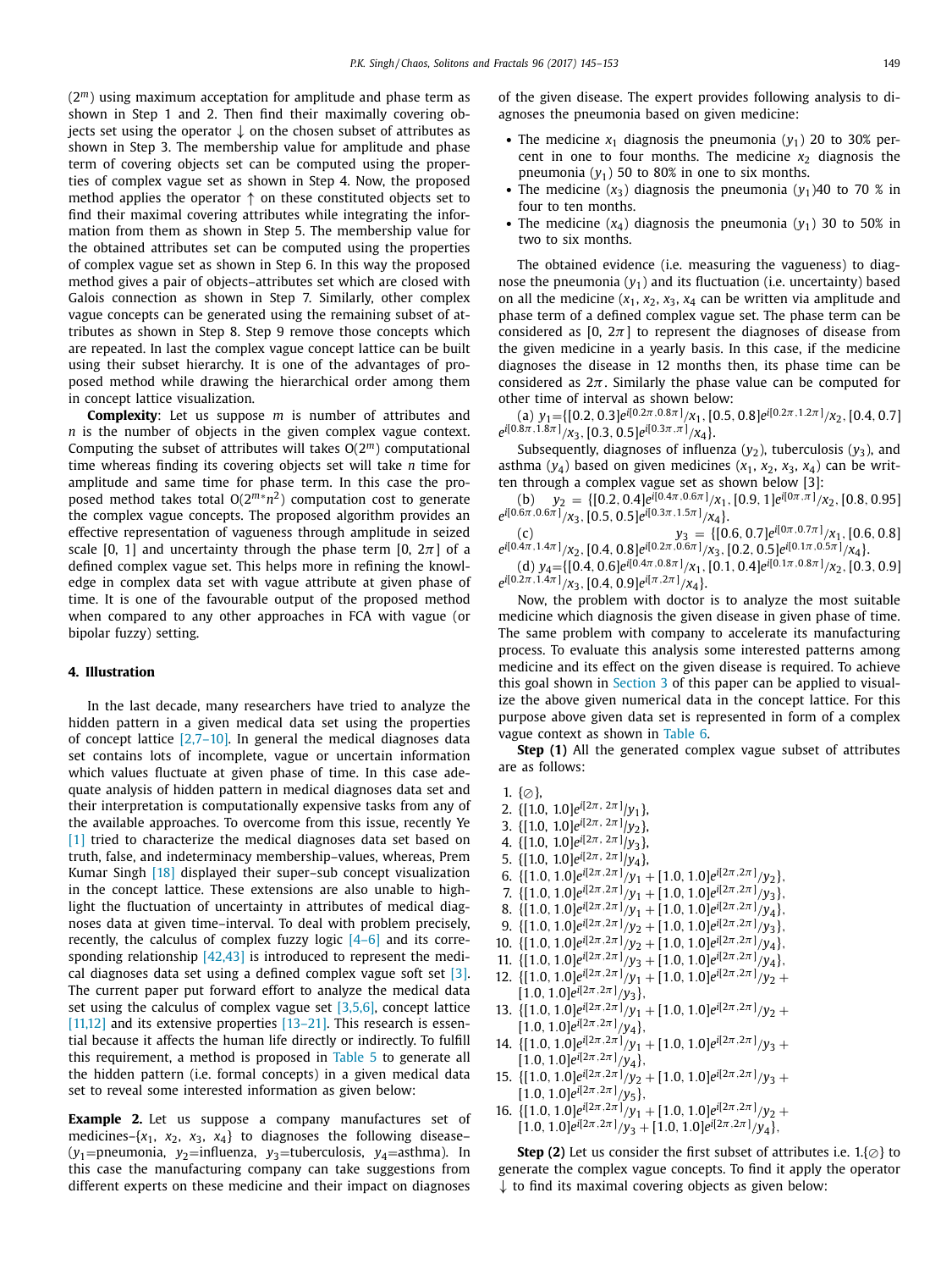<span id="page-5-0"></span>**Table 6**

A complex vague context representation of medicine and its effect on the given disease.

|                | $x_1$                              | $x_2$                              | $X_3$                              | $\chi_4$                           |
|----------------|------------------------------------|------------------------------------|------------------------------------|------------------------------------|
| $y_1$          | [0.2, 0.3] $e^{i[0.2\pi, 0.8\pi]}$ | [0.5, 0.8] $e^{i[0.2\pi, 1.2\pi]}$ | [0.4, 0.7] $e^{i[0.8\pi, 1.8\pi]}$ | [0.3, 0.5] $e^{i[0.3\pi, \pi]}$    |
| y <sub>2</sub> | [0.2, 0.4] $e^{i[0.4\pi, 0.6\pi]}$ | [0.9, 1] $e^{i[0\pi, \pi]}$        | $[0.8, 0.95]e^{i[0.6\pi, 0.6\pi]}$ | $[0.5, 0.5]e^{i[0.3\pi, 1.5\pi]}$  |
| y <sub>3</sub> | [0.6, 0.7] $e^{i[0\pi, 0.7\pi]}$   | [0.6, 0.8] $e^{i[0.4\pi, 1.4\pi]}$ | [0.4, 0.8] $e^{i[0.2\pi, 0.6\pi]}$ | [0.2, 0.5] $e^{i[0.1\pi, 0.5\pi]}$ |
| y4             | [0.4, 0.6] $e^{i[0.4\pi, 0.8\pi]}$ | $[0.1, 0.4]e^{i[0.1\pi, 0.8\pi]}$  | [0.3, 0.9] $e^{i[0.2\pi, 1.4\pi]}$ | [0.4, 0.9] $e^{i[\pi, 2\pi]}$      |

$$
\{ \oslash \}^{\downarrow} = \{ [1.0, 1.0] e^{i[2\pi, 2\pi]} / x_1 + [1.0, 1.0] e^{i[2\pi, 2\pi]} / x_2 + [1.0, 1.0] e^{i[2\pi, 2\pi]} / x_3 + [1.0, 1.0] e^{i[2\pi, 2\pi]} / x_4 \}.
$$

Now apply the operator↑ on these constituted objects set to find their maximal covering attributes as given below:

 $\{[1.0, 1.0]e^{i[2\pi, 2\pi]}/x_1 + [1.0, 1.0]e^{i[2\pi, 2\pi]}/x_2 +$  $[1.0, 1.0]e^{i[2\pi, 2\pi]}/x_3 + [1.0, 1.0]e^{i[2\pi, 2\pi]}/x_4$  $\{[0.2, 0.3]e^{i[0.2\pi, 0.8\pi]}/y_1 + [0.2, 0.4]e^{i[0\pi, 0.6\pi]}/y_2 +$  $[0.2, 0.5]e^{i[0\pi, 0.5\pi]}/y_3 + [0.1, 0.4]e^{i[0.1\pi, 0.8\pi]}/y_4$ These provides following complex vague concepts: 1. Extent:  $\{[1.0, 1.0]e^{i[2\pi, 2\pi]}/x_1 + [1.0, 1.0]e^{i[2\pi, 2\pi]}/x_2 +$  $[1.0, 1.0]e^{i[2\pi, 2\pi]}/x_3 + [1.0, 1.0]e^{i[2\pi, 2\pi]}/x_4$ Intent:  $\{[0.2, 0.3]e^{i[0.2\pi, 0.8\pi]}/y_1 + [0.2, 0.4]e^{i[0\pi, 0.6\pi]}/y_2 +$  $[0.2, 0.5]e^{i[0\pi, 0.5\pi]}/y_3 + [0.1, 0.4]e^{i[0.1\pi, 0.8\pi]}/y_4$ . **Step (3)** Now consider the second subset of attributes i.e. 2.  $\{ [1.0, 1.0]e^{i[2\pi, 2\pi]}|y_1\}$  to generate the complex vague concepts. To find it apply the operator  $\downarrow$  to find its maximal covering objects as given below:  $\{[1.0, 1.0]e^{i[2\pi, 2\pi]}/y_1\}^{\downarrow} =$  $\{[0.2, 0.3]e^{i[0.2\pi, 0.8\pi]}/x_1 + [0.5, 0.8]e^{i[0.2\pi, 1.2\pi]}/x_2 +$  $[0.4, 0.7]e^{i[0.8\pi, 1.8\pi]}/x_3 + [0.3, 0.5]e^{i[0.3\pi, \pi]}/x_4$ . Now apply the operator ↑ on these constituted objects set to find their maximal covering attributes as given below:  $\{[0.2, 0.3]e^{i[0.2\pi, 0.8\pi]}/x_1 + [0.5, 0.8]e^{i[0.2\pi, 1.2\pi]}/x_2 +$  $[0.4, 0.7]e^{i[0.8\pi, 1.8\pi]}/x_3 + [0.3, 0.5]e^{i[0.3\pi, \pi]}/x_4\}$  $\{[1.0, 1.0]e^{i[2\pi, 2\pi]}/y_1 + [1.0, 1.0]e^{i[0\pi, 0.6\pi]}/y_2 +$  $[0.2, 0.5]e^{i[0\pi, 0.5\pi]}/y_3 + [0.1, 0.4]e^{i[0.1\pi, 0.8\pi]}/y_4$ . These provides following complex vague concepts: 2. Extent:  $\{[0.2, 0.3]e^{i[0.2\pi, 0.8\pi]}/x_1 + [0.5, 0.8]e^{i[0.2\pi, 1.2\pi]}/x_2 +$  $[0.4, 0.7]e^{i[0.8\pi, 1.8\pi]}/x_3 + [0.3, 0.5]e^{i[0.3\pi, \pi]}/x_4$ . Intent:  $\{[1.0, 1.0]e^{i[2\pi, 2\pi]}/y_1 + [1.0, 1.0]e^{i[0\pi, 0.6\pi]}/y_2 +$  $[0.2, 0.5]e^{i[0\pi, 0.5\pi]}/y_3 + [0.1, 0.4]e^{i[0.1\pi, 0.8\pi]}/y_4$ . **Step (4)** Similarly following concepts can be generated using other given subset of attribute shown in step 1 : 3. Extent:  $\{[0.2, 0.4]e^{i[0.4\pi, 0.6\pi]}/x_1 + [0.9, 1]e^{i[0\pi, \pi]}/x_2 +$  $[0.8, 0.95]e^{i[0.6\pi, 0.6\pi]}/x_3 + [0.5, 0.5]e^{i[0.3\pi, 1.5\pi]}/x_4$ . Intent:  $\{[0.2, 0.3]e^{i[0.2\pi, 0.8\pi]}/y_1 + [1.0, 1.0]e^{i[2\pi, 2\pi]}/y_2 +$  $[0.2, 0.5]e^{i[0\pi, 0.5\pi]}/y_3 + [0.1, 0.4]e^{i[0.1\pi, 0.8\pi]}/y_4$ . 4. Extent:  $\{[0.6, 0.7]e^{i[0\pi, 0.7\pi]}/x_1 + [0.6, 0.8]e^{i[0.4\pi, 1.4\pi]}/x_2 +$  $[0.4, 0.8]e^{i[0.2\pi, 0.6\pi]}/x_3$ ,  $[0.2, 0.5]e^{i[0.1\pi, 0.5\pi]}/x_4$ . Intent:  $\{[0.2, 0.3]e^{i[0.2\pi, 0.8\pi]}/y_1 + [0.2, 0.4]e^{i[0\pi, 0.6\pi]}/y_2 +$  $[1.0, 1.0]e^{i[2\pi, 2\pi]}/y_3 + [0.1, 0.4]e^{i[0.1\pi, 0.8\pi]}/y_4$ . 5. Extent:  $\{[0.4, 0.6]e^{i[0.4\pi, 0.8\pi]}/x_1 + [0.1, 0.4]e^{i[0.1\pi, 0.8\pi]}/x_2 +$  $[0.3, 0.9]e^{i[0.2\pi, 1.4\pi]}/x_3 + [0.4, 0.9]e^{i[\pi, 2\pi]}/x_4$ . Intent:  $\{[0.2, 0.3]e^{i[0.2\pi, 0.8\pi]}/y_1 + [0.2, 0.4]e^{i[0\pi, 0.8\pi]}/y_2 +$  $[0.2, 0.5]e^{i[0\pi, 0.5\pi]}/y_3 + [1.0, 1.0]e^{i[2\pi, 2\pi]}/y_4$ .

6. Extent:

 $\{[0.2, 0.3]e^{i[0.2\pi, 0.6\pi]}/x_1 + [0.5, 0.8]e^{i[0\pi, \pi]}/x_2 +$  $[0.4, 0.7]e^{i[0.6\pi, 0.6\pi]}/x_3 + [0.3, 0.5]e^{i[0.3\pi, \pi]}/x_4$ . Intent:  $\{[1.0, 1.0]e^{i[2\pi, 2\pi]}/y_1 + [1.0, 1.0]e^{i[2\pi, 2\pi]}/y_2 +$  $[0.2, 0.5]e^{i[0\pi, 0.5\pi]}/y_3 + [1.0, 1.0]e^{i[2\pi, 2\pi]}/y_4$ 7. Extent:  $\{[0.2, 0.3]e^{i[0\pi, 0.7\pi]}/x_1 + [0.5, 0.8]e^{i[0.2\pi, 0.4\pi]}/x_2 +$  $[0.4, 0.7]e^{i[0.2\pi, 0.6\pi]}/x_3 + [0.2, 0.5]e^{i[0.1\pi, 0.5\pi]}/x_4$ . Intent:  $\{[1.0, 1.0]e^{i[2\pi, 2\pi]}/y_1 + [1.0, 1.0]e^{i[0\pi, 0.6\pi]}/y_2 +$  $[1.0, 1.0]e^{i[2\pi, 2\pi]}/y_3 + [0.1, 0.4]e^{i[0.1\pi, 0.8\pi]}/y_4$ . 8. Extent:  $\{[0.2, 0.3]e^{i[0\pi, 0.8\pi]}/x_1 + [0.1, 0.4]e^{i[0.1\pi, 0.8\pi]}/x_2 +$  $[0.3, 0.7]e^{i[0.2\pi, 1.4\pi]}/x_3 + [0.3, 0.5]e^{i[0.3\pi, \pi]}/x_4$ . Intent:  $\{[1.0, 1.0]e^{i[2\pi, 2\pi]}/y_1 + [1.0, 1.0]e^{i[2\pi, 2\pi]}/y_2 +$  $[0.2, 0.5]e^{i[0\pi, 0.5\pi]}/y_3 + [1.0, 1.0]e^{i[2\pi, 2\pi]}/y_4$ . 9. Extent:  $\{[0.2, 0.4]e^{i[0\pi, 0.6\pi]}/x_1 + [0.6, 0.8]e^{i[0\pi, \pi]}/x_2 +$  $[0.4, 0.8]e^{i[0.2\pi, 0.6\pi]}/x_3 + [0.2, 0.5]e^{i[0.1\pi, 0.5\pi]}/x_4$ . Intent:  $\{[0.2, 0.3]e^{i[0.2\pi, 0.8\pi]}/y_1 + [1.0, 1.0]e^{i[2\pi, 2\pi]}/y_2 +$  $[1.0, 1.0]e^{i[2\pi, 2\pi]}/y_3 + [0.1, 0.4]e^{i[0.1\pi, 0.8\pi]}/y_4$ . 10. Extent:  $\{[0.2, 0.4]e^{i[0.4\pi, 0.6\pi]}/x_1 + [0.1, 0.4]e^{i[0\pi, 0.8\pi]}/x_2 +$  $[0.3, 0.9]e^{i[0.2\pi, 0.6\pi]}/x_3 + [0.4, 0.5]e^{i[0.3\pi, 1.5\pi]}/x_4$ . Intent:  $\{[0.2, 0.5]e^{i[0.2\pi, 0.8\pi]}/y_1 + [1.0, 1.0]e^{i[2\pi, 2\pi]}/y_2 +$  $[0.2, 0.5]e^{i[0\pi, 0.5\pi]}/y_3 + [1.0, 1.0]e^{i[2\pi, 2\pi]}/y_4$ . 11. Extent:  $\{[0.4, 0.6]e^{i[0\pi, 0.7\pi]}/x_1 + [0.1, 0.4]e^{i[0.1\pi, 0.8\pi]}/x_2 +$  $[0.3, 0.8]e^{i[0.2\pi, 0.6\pi]}/x_3 + [0.2, 0.5]e^{i[0.1\pi, 0.5\pi]}/x_4$ . Intent:  $\{[1.0, 1.0]e^{i[2\pi, 2\pi]}/y_1 + [0.2, 0.4]e^{i[0\pi, 0.6\pi]}/y_2 +$  $[1.0, 1.0]e^{i[2\pi, 2\pi]}/y_3 + [1.0, 1.0]e^{i[2\pi, 2\pi]}/y_4$ . 12. Extent:  $\{[0.2, 0.3]e^{i[0\pi, 0.6\pi]}/x_1 + [0.5, 0.8]e^{i[0\pi, \pi]}/x_2 +$  $[0.4, 0.7]e^{i[0.2\pi, 0.6\pi]}/x_3 + [0.2, 0.5]e^{i[0.1\pi, 0.5\pi]}/x_4$ . Intent:  $\{[1.0, 1.0]e^{i[2\pi, 2\pi]}/y_1 + [1.0, 1.0]e^{i[2\pi, 2\pi]}/y_2 +$  $[1.0, 1.0]e^{i[2\pi, 2\pi]}/y_3 + [0.1, 0.4]e^{i[0.1\pi, 0.8\pi]}/y_4$ . 13. Extent:  $\{[0.2, 0.3]e^{i[0.2\pi, 0.6\pi]}/x_1 + [0.1, 0.4]e^{i[0.1\pi, 0.8\pi]}/x_2 +$  $[0.3, 0.7]e^{i[0.2\pi, 0.6\pi]}/x_3 + [0.3, 0.5]e^{i[0.3\pi, \pi]}/x_4$ . Intent:  $\{[1.0, 1.0]e^{i[2\pi, 2\pi]}/y_1 + [1.0, 1.0]e^{i[2\pi, 2\pi]}/y_2 +$  $[0.2, 0.5]e^{i[0\pi, 0.5\pi]}/y_3 + [1.0, 1.0]e^{i[2\pi, 2\pi]}/y_4$ 14. Extent:  $\{[0.2, 0.3]e^{i[0\pi, 0.7\pi]}/x_1 + [0.1, 0.4]e^{i[0.1\pi, 0.8\pi]}/x_2 +$  $[0.3, 0.7]e^{i[0.2\pi, 0.6\pi]}/x_3 + [0.2, 0.5]e^{i[0.1\pi, 0.5\pi]}/x_4$ . Intent:  $\{[1.0, 1.0]e^{i[2\pi, 2\pi]}/y_1 + [1.0, 1.0]e^{i[0\pi, 0.6\pi]}/y_2 +$  $[1.0, 1.0]e^{i[2\pi, 2\pi]}/y_3 + [1.0, 1.0]e^{i[2\pi, 2\pi]}/y_4$ .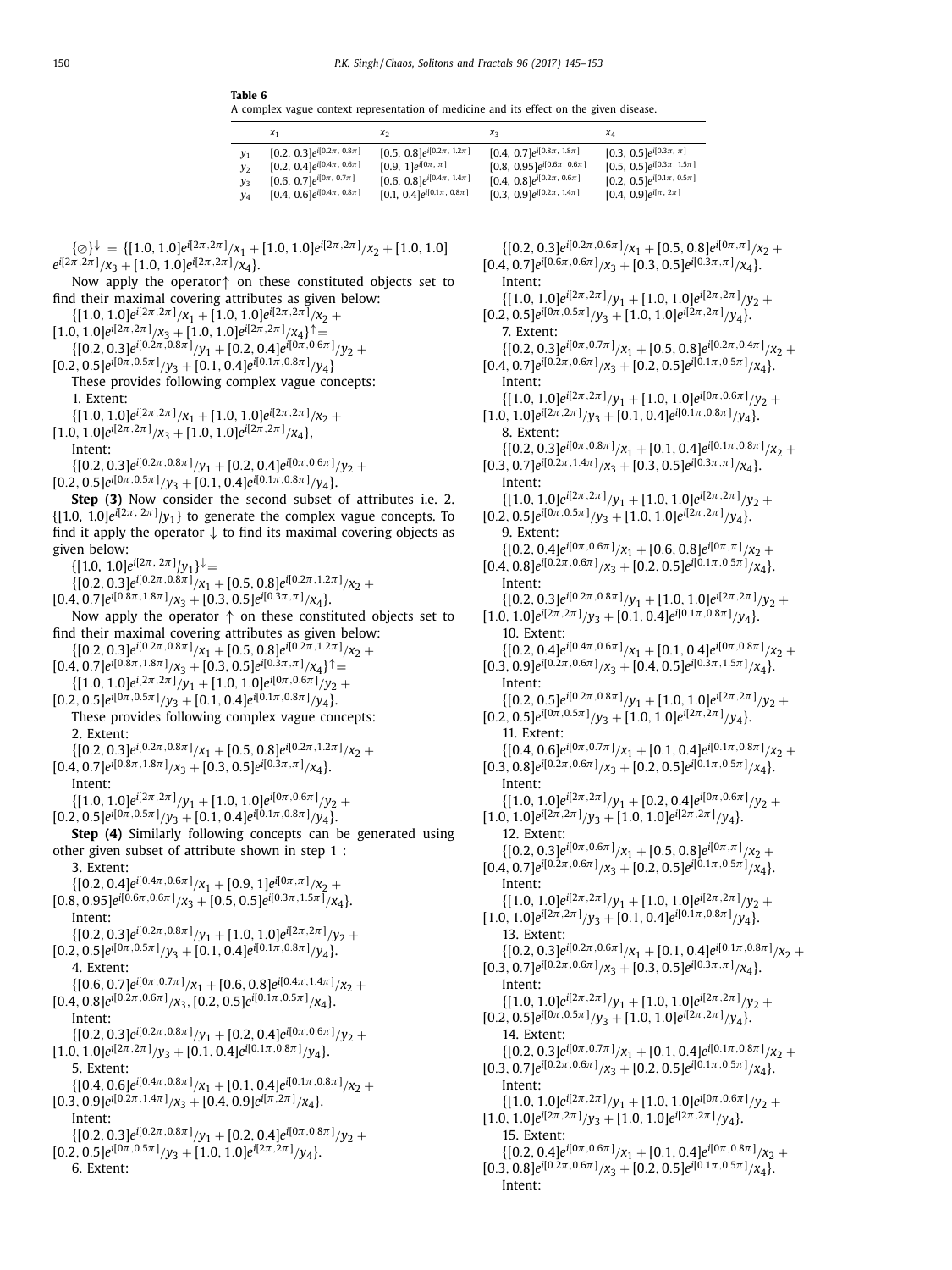<span id="page-6-0"></span>

**Fig. 2.** A complex vague concept lattice generated from context shown in [Table](#page-5-0) 6.

 $\{[1.0, 0.3]e^{i[2\pi, 2\pi]}/y_1 + [1.0, 1.0]e^{i[2\pi, 2\pi]}/y_2 +$  $[1.0, 1.0]e^{i[2\pi, 2\pi]}/y_3 + [1.0, 1.0]e^{i[2\pi, 2\pi]}/y_4$ . 16. Extent:  $\{[0.2, 0.3]e^{i[0\pi, 0.6\pi]}/x_1 + [0.1, 0.4]e^{i[0\pi, 0.8\pi]}/x_2 +$  $[0.3, 0.7]e^{i[0.2\pi, 0.6\pi]}/x_3 + [0.2, 0.5]e^{i[0.1\pi, 0.3\pi]}/x_4$ . Intent:  $\{[1.0, 1.0]e^{i[2\pi, 2\pi]}/y_1 + [1.0, 1.0]e^{i[2\pi, 2\pi]}/y_2 +$ 

 $[1.0, 1.0]e^{i[2\pi, 2\pi]}/y_3 + [1.0, 1.0]e^{i[2\pi, 2\pi]}/y_4$ .

In the above generated concepts number 6, 8, and 13 are similar. Similarly concept number 12 and 7 are similar. Hence distinct complex vague concepts are 1, 2, 3, 4, 5, 6, 7, 9, 10, 11, 14, 15 and 16 which concept lattice is shown in Fig. 2. From that following information can be extracted:

- Concept number 1 represents none of the disease can be diagnoses using all the medicines simultaneously.
- Concept number 2 represents that disease  $y_1$  (pneumonia) and *y*<sup>2</sup> (influenza) can be recovered by medicine [0.5,  $0.8$ ] $e^{i[0.2\pi, 1.2\pi]}$ / $x_2$  in five to six month due to its maximal relationship with them.
- Concept number 3 represents that disease  $y_2$  (influenza) has strong relationship with medicine [0.9, 1]*ei*[0π*,* π] /*x*2. It shows that influenza can be recovered using medicine  $x_2$  in five to six months.
- Concept number 4 represents that disease  $y_3$  (tuberculosis) has maximal relationship with medicine [0.6, 0.8]*ei*[0.4π, 1.4π] /*x*2. It shows that tuberculosis can be recovered using medicine  $x_2$  in five to six months.
- Concept number 5 represents that disease  $y_4$  (asthma) has maximal relationship with medicine [0.4, 0.9]*ei*[π, <sup>2</sup>π] /*x*4. It shows that asthma can be recovered using medicine  $x_4$  within six months.
- Concept number 6 represents that disease  $y_1$ (pneumonia), *y*<sup>2</sup> (influenza), *y*<sup>4</sup> (asthma) have maximal relationship with medicine  $[0.5, 0.8]e^{i[0\pi, \pi]}$ / $x_2$ . It shows that these disease can be recovered using the medicine  $x_2$  within six month.
- Concept number 7 represents that disease  $y_1$ (pneumonia),  $y_2$ (influenza),  $y_3$  (tuberculosis) have maximal relationship with  $[0.5, 0.8]e^{i[0.2\pi, 0.4\pi]}$ / $x_2$ . It shows that these disease can be recovered using medicine  $x_2$  within a months.
- Concept number 16 represents that all the disease can be diagnoses 30–70% using medicine [0.3, 0.7]*ei*[0.2π, 0.6π] /*x*<sup>3</sup> within two months.

#### **Table 7**

| Comprehension on uses of set theory, lattice, and graph for analyzing pattern in |  |  |  |  |  |
|----------------------------------------------------------------------------------|--|--|--|--|--|
| medical data set.                                                                |  |  |  |  |  |

| Different<br>medical data | Set theory    | Lattice      | Graph<br>analytics | Pattern<br>in data |
|---------------------------|---------------|--------------|--------------------|--------------------|
| Medical                   | Neutrosophic  | $\star$      | $\ast$             | Correlation        |
| <b>Diagnoses</b>          | Set $[1]$     |              |                    | [1]                |
| Gene                      | Binary        | Concept      | $*$                | Interval           |
| Data                      | Context [2]   | Lattice [2]  |                    | Pattern [2]        |
| Medicine                  | Complex       |              | $\ast$             | <b>CVSS</b>        |
| Analysis                  | Vague set [3] |              |                    | method $[3]$       |
| China                     | Binary        | Concept      | $*$                | Formal             |
| Medicine                  | Context [7]   | Lattice [7]  |                    | concept [7]        |
| Breast                    | Binary        | Concept      | $*$                | Formal             |
| Cancer                    | Context [8]   | Lattice [8]  |                    | concept $[8]$      |
| TB data                   | Binary        | Concept      | $\ast$             | Formal             |
| Set                       | Context [9]   | Lattice [9]  |                    | concept $[9]$      |
| Health care               | Binary        | Concept      | $\ast$             | Formal             |
| Data                      | Context [10]  | Lattice [10] |                    | concept $[10]$     |
| Medical                   | Neutrosophic  | Concept      | Neutrosophic       | Formal             |
| Diagnoses                 | Set [18]      | Lattice [18] | Graph [18]         | Concept [18]       |

The aforementioned representation and derived analysis from the proposed method resembles with CVSS method [\[3\]](#page-7-0) with following advantages:

- The proposed method provides many hidden pattern to analyze the best suitable medicine for the diagnoses of particular disease at given phase of time.
- The proposed method provides precise visualization of vagueness and uncertainty in medical attributes via concept lattice rather than its numerical representation.
- The proposed method provides a hierarchical order visualization of generated pattern in a given complex vague context within  $O(2^{m*}n^2)$  computational time. This is another advantages of the proposed method while refine the knowledge.

Due to the mentioned advantages of the proposed method it can be useful in various research fields for data analysis and processing tasks [\[23,42,43\].](#page-7-0) In future work will be focused on depth analysis of complex vague concept lattice and its several applications.

## **5. Discussions**

Recent years, many researchers have paid attention for discovering some of the interested pattern in medical data set using the properties of concept lattice as shown in Table 7. Among them some notable researches are neutrosophic set based medical diagnoses [\[1\],](#page-7-0) handling gene expression [\[2\],](#page-7-0) Chinese medicine discovery  $[7]$ , Breast cancer  $[8]$ , TB  $[9]$  and Health care  $[10]$  data set have received much attention. Each of these available methods unable to highlight the uncertainty and their fluctuation at given phase of time. To deal with this problem recently Prem Kumar Singh [\[18\]](#page-7-0) characterized it based on acceptation, rejection and uncertain regions of a defined three–way fuzzy concept lattice. Selvachandran et al. [\[3,43\]](#page-7-0) tried to represent the vagueness and fluctuation in uncertainty of a given medical diagnoses data set based on amplitude and phase term of a defined complex vague soft set, respectively. It can be observe that less attention has been towards handling vagueness and uncertainty in medical data using the properties of graph and concept lattice as marked <sup>∗</sup> in Table 7. However this connection provides adequate and precise analysis of medical diagnoses through graphical visualization rather than its numerical representation. To fulfill this backdrop the current paper put forward effort to analyze the vagueness and uncertainty in medical data set using amplitude and phase term of a defined complex vague concept lattice. To achieve this goal following proposal are made in this paper: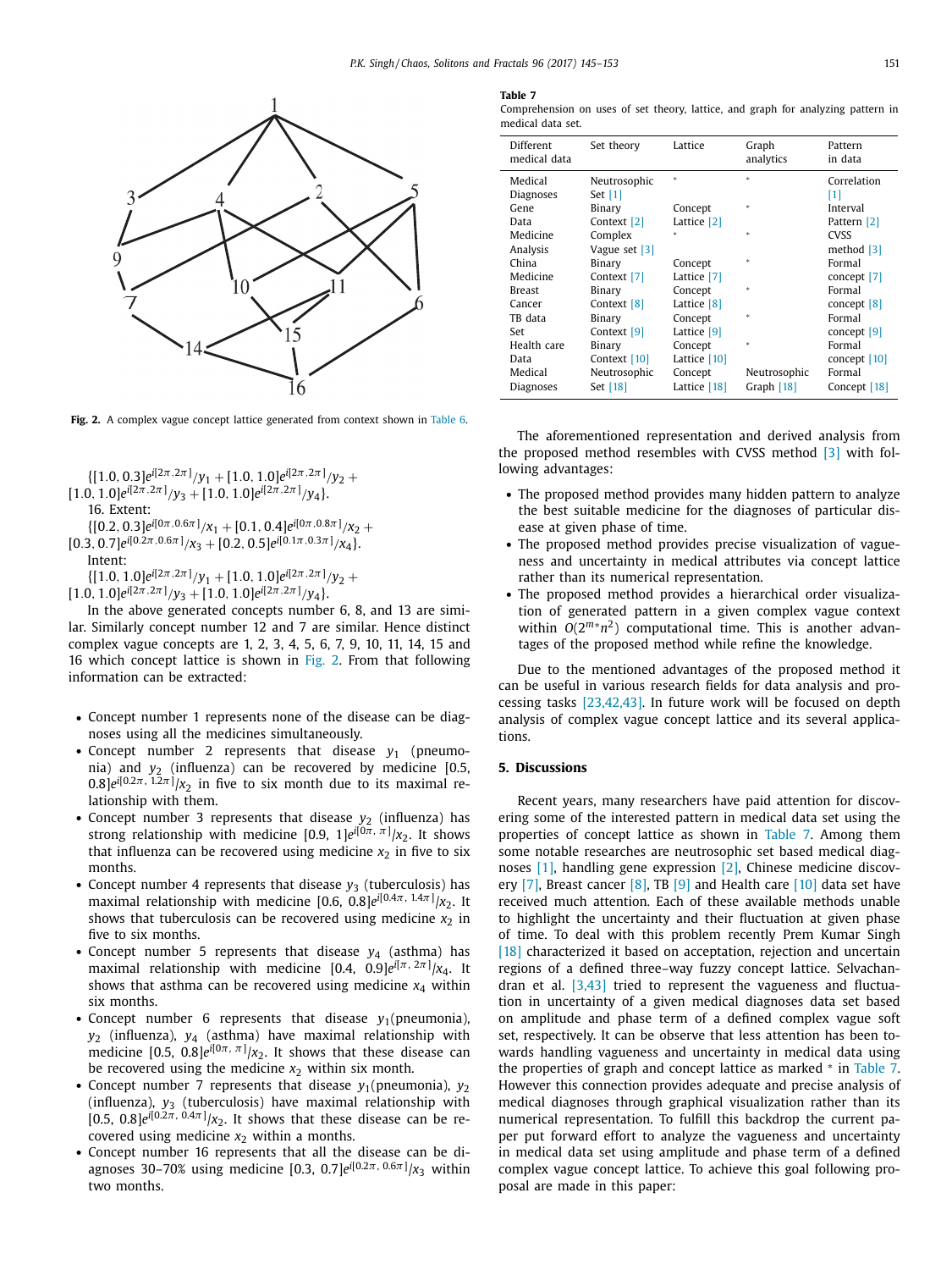- <span id="page-7-0"></span>(1) This paper proposed a method to analyze the fluctuation in medical diagnoses using complex vague context as shown in [Table](#page-5-0) 6.
- (2) This paper proposed a method to discover all the hidden pattern (i.e. formal concepts) in a given medical data set as shown in [Table](#page-3-0) 5.
- (3) To refine the knowledge building the complex vague concept lattice structure is proposed in [Section](#page-2-0) 3 based on subset of attributes.
- (4) One application of the proposed method is also discussed in [Section](#page-4-0) 4.
- (5) The analysis derived from the proposed method is also compared with CVSS [3] method and shown that obtained results are in agreement with each other. However, the proposed method provides better representation of uncertainty and vagueness in medical data through concept lattice when compare to its numerical representation by CVSS method [3].

Modelling uncertainty and vagueness in non–linear problems is one of the major concern for the expert of any research fields. However the analysis of this paper is focused on medical diagnoses data set. To deal with this notable problem current paper provides an alternative way in [Section](#page-2-0) 3 to represent the vagueness and uncertainty in data using complex vague context. Further to find the hidden pattern in the obtained complex vague context a method is proposed to generate all concepts using their chosen subset of attributes as shown in [Table](#page-3-0) 5. It is shown that [Fig.](#page-6-0) 2 generated by the proposed method provides an effective way to analyze the complex vague context rather than its numerical representation done by CVSS method [3]. However the analysis derived from the proposed method resembles with CVSS method [3] with more depth analysis by their concept lattice visualization. Similarly, it can be observed that the proposed method in this paper is distinct from any of the available approaches shown in [Table](#page-6-0) 7 in following aspects:

- (1) The proposed method provides an adequate representation of vagueness in attributes and their fluctuation using amplitude and phase of a defined complex vague set.
- (2) The proposed method introduced an alternative way to represent the large number of generated medical diagnoses data set in form of context and their compact display in the concept lattice. To improve the knowledge processing tasks when compare to its numerical representation.
- (3) The proposed method established a mathematical model to analyze some hidden pattern in medical diagnoses data set based on extent and intent pair and their hierarchical order visualization rather than traditional way.

Due to above advantages of the proposed methods it can be applied in various research fields for modelling the uncertainty and vagueness in data [23]. In future the research work will be focus on depth analysis of complex vague concept lattice [\[42,43\],](#page-8-0) reduction [\[44,45\]](#page-8-0) and its applications in various research fields [23].

#### **6. Conclusions**

This paper introduced a method to provide an effective way to analyze the uncertainty and vagueness in complex (or dynamic) data set using complex vague concept lattice. To achieve this goal a method is proposed to discover all the hidden pattern in given complex data set using the properties of complex fuzzy logic and Galois connection within  $O(n^2.2^m)$  complexity. The proposed method is demonstrated on a medical diagnoses data set and shown that obtained results are resembled with CVSS method [3]. In addition, the proposed method provides many pattern (i.e. complex vague concept) and their compact display in the concept lattice when compare to its numerical representation.

## **Disclosure and conflicts of interest**

Author discloses that there is no conflict of interest.

#### **Acknowledgement**

Author would like to thank the anonymous reviewers and editor for their insightful suggestions to improve the quality of this paper.

## **References**

- [1] [Ye](http://refhub.elsevier.com/S0960-0779(17)30025-5/sbref0001) J. Improved cosine similarity measures of simplified neutrosophic sets for medical diagnoses. Artif Intell Med [2015;63:171–7.](http://refhub.elsevier.com/S0960-0779(17)30025-5/sbref0001)
- [2] [Kaytoue](http://refhub.elsevier.com/S0960-0779(17)30025-5/sbref0002) M, [Kuznetsov](http://refhub.elsevier.com/S0960-0779(17)30025-5/sbref0002) SO, [Napoli](http://refhub.elsevier.com/S0960-0779(17)30025-5/sbref0002) A, [Duplessis](http://refhub.elsevier.com/S0960-0779(17)30025-5/sbref0002) S. Mining gene expression data with pattern structures in formal concept analysis. Inf Sci [2011;181:1989–2001.](http://refhub.elsevier.com/S0960-0779(17)30025-5/sbref0002)
- [3] Selvachandran G, Maji PK, Abed IE, Salleh AR. Relations between complex vague soft sets. Appl Soft Comput 2016a. [http://dx.doi.org/10.1016/j.asoc.2016.](http://dx.doi.org/10.1016/j.asoc.2016.05.055) 05.055.
- [4] [Ramot](http://refhub.elsevier.com/S0960-0779(17)30025-5/sbref0004) D, [Milo](http://refhub.elsevier.com/S0960-0779(17)30025-5/sbref0004) R, [Friedman](http://refhub.elsevier.com/S0960-0779(17)30025-5/sbref0004) M, [Kandel](http://refhub.elsevier.com/S0960-0779(17)30025-5/sbref0004) A. Complex fuzzy sets. IEEE Trans Fuzzy Syst [2005;10\(2\):171–86.](http://refhub.elsevier.com/S0960-0779(17)30025-5/sbref0004)
- [5] [Ramot](http://refhub.elsevier.com/S0960-0779(17)30025-5/sbref0005) D, [Friedman](http://refhub.elsevier.com/S0960-0779(17)30025-5/sbref0005) M, [Langholz](http://refhub.elsevier.com/S0960-0779(17)30025-5/sbref0005) G, [Kandel](http://refhub.elsevier.com/S0960-0779(17)30025-5/sbref0005) A. Complex fuzzy logic. IEEE Trans Fuzzy Syst [2003;11\(4\):450–61.](http://refhub.elsevier.com/S0960-0779(17)30025-5/sbref0005)
- [6] [Dick](http://refhub.elsevier.com/S0960-0779(17)30025-5/sbref0006) S. Toward complex fuzzy logic. IEEE Trans Fuzzy Syst [2005;13\(3\):405–14.](http://refhub.elsevier.com/S0960-0779(17)30025-5/sbref0006)
- [7] [Fan](http://refhub.elsevier.com/S0960-0779(17)30025-5/sbref0007) F, [Hong](http://refhub.elsevier.com/S0960-0779(17)30025-5/sbref0007) W, [Song](http://refhub.elsevier.com/S0960-0779(17)30025-5/sbref0007) J, [Jing](http://refhub.elsevier.com/S0960-0779(17)30025-5/sbref0007) J, Ji [S.](http://refhub.elsevier.com/S0960-0779(17)30025-5/sbref0007) A visualization method for Chinese medicine knowledge discovery based on formal concept analysis. ICIC Express Lett Part B [2013;4\(3\):801–8.](http://refhub.elsevier.com/S0960-0779(17)30025-5/sbref0007)
- [8] [Amin](http://refhub.elsevier.com/S0960-0779(17)30025-5/sbref0008) II, [Hassanien](http://refhub.elsevier.com/S0960-0779(17)30025-5/sbref0008) SK, [Hefny](http://refhub.elsevier.com/S0960-0779(17)30025-5/sbref0008) HA. Formal concept analysis for mining hypermethylated genes in breast cancer tumor subtypes. In: [Proceedings](http://refhub.elsevier.com/S0960-0779(17)30025-5/sbref0008) of Twelfth ISDA; 2012. p. 764–9.
- [9] [Kumar](http://refhub.elsevier.com/S0960-0779(17)30025-5/sbref0009) CA, [Srinivas](http://refhub.elsevier.com/S0960-0779(17)30025-5/sbref0009) S. Concept lattice reduction using fuzzy *K*–means clustering. Expert Syst Appl [2010a;37\(3\):2696–704.](http://refhub.elsevier.com/S0960-0779(17)30025-5/sbref0009)
- [10] [Kumar](http://refhub.elsevier.com/S0960-0779(17)30025-5/sbref0010) CA, [Srinivas](http://refhub.elsevier.com/S0960-0779(17)30025-5/sbref0010) S. Mining associations in health care data using formal concept analysis and singular value decomposition. J Biol Syst [2010b;18\(4\):787–807.](http://refhub.elsevier.com/S0960-0779(17)30025-5/sbref0010)
- [11] [Ganter](http://refhub.elsevier.com/S0960-0779(17)30025-5/sbref0011) B, [Wille](http://refhub.elsevier.com/S0960-0779(17)30025-5/sbref0011) R. Formal concept analysis: mathematical foundation. Berlin: [Springer–Verlag;](http://refhub.elsevier.com/S0960-0779(17)30025-5/sbref0011) 1999.
- [12] [Wille](http://refhub.elsevier.com/S0960-0779(17)30025-5/sbref0012) R. [Restructuring](http://refhub.elsevier.com/S0960-0779(17)30025-5/sbref0012) lattice theory: an approach based on hierarchies of concepts. In: Rival I, editor. Ordered Sets, NATO Advanced Study Institutes Series, vol. 83; 1982. p. 445–70.
- [13] [Burusco](http://refhub.elsevier.com/S0960-0779(17)30025-5/sbref0013) A, [Fuentes-Gonzalez](http://refhub.elsevier.com/S0960-0779(17)30025-5/sbref0013) R. The study of the *L* fuzzy concept lattice. Matheware Soft Comput [1994;1\(3\):209–18.](http://refhub.elsevier.com/S0960-0779(17)30025-5/sbref0013)
- [14] [Burusco](http://refhub.elsevier.com/S0960-0779(17)30025-5/sbref0014) A, [Fuentes-Gonzales](http://refhub.elsevier.com/S0960-0779(17)30025-5/sbref0014) R. The study on interval–valued contexts. Fuzzy Sets Syst [2001;121\(3\):439–52.](http://refhub.elsevier.com/S0960-0779(17)30025-5/sbref0014)
- [15] [Djouadi](http://refhub.elsevier.com/S0960-0779(17)30025-5/sbref0015) Y. Extended Galois derivation operators for information retrieval based on fuzzy formal concept lattice. In: Benferhal S, Goant J, editors. SUM. LNAI 6929: [Springer–Verlag;](http://refhub.elsevier.com/S0960-0779(17)30025-5/sbref0015) 2011. p. 346–58.
- [16] [Singh](http://refhub.elsevier.com/S0960-0779(17)30025-5/sbref0016) PK, [Kumar](http://refhub.elsevier.com/S0960-0779(17)30025-5/sbref0016) CA, [Li](http://refhub.elsevier.com/S0960-0779(17)30025-5/sbref0016) J. Knowledge representation using interval-valued fuzzy concept lattice. Soft comput [2016a;20\(4\):1485–502.](http://refhub.elsevier.com/S0960-0779(17)30025-5/sbref0016)
- [17] [Singh](http://refhub.elsevier.com/S0960-0779(17)30025-5/sbref0017) PK, [Kumar](http://refhub.elsevier.com/S0960-0779(17)30025-5/sbref0017) CA. Bipolar fuzzy graph representation of concept lattice. Inf Sci [2014a;288:437–48.](http://refhub.elsevier.com/S0960-0779(17)30025-5/sbref0017)
- [18] Singh PK. Three–way fuzzy concept lattice representation using neutrosophic set. Int J Mach Learn Cybern 2016a. doi[:10.1007/s13042-016-0585-0.](http://dx.doi.org/10.1007/s13042-016-0585-0)
- [19] [Dubois](http://refhub.elsevier.com/S0960-0779(17)30025-5/sbref0019) D, [Prade](http://refhub.elsevier.com/S0960-0779(17)30025-5/sbref0019) H. Formal concept analysis from the standpoint of possibility theory. In: [Proceedings](http://refhub.elsevier.com/S0960-0779(17)30025-5/sbref0019) of ICFCA. LNAI 9113; 2015. p. 21–38.
- [20] [Yao](http://refhub.elsevier.com/S0960-0779(17)30025-5/sbref0020) YY. Concept lattices in rough set theory. In: [Proceedings](http://refhub.elsevier.com/S0960-0779(17)30025-5/sbref0020) of 2004 annual meeting of the North American fuzzy information processing society. Washington D.C.: IEEE Computer Society; 2004. p. 796–801.
- [21] [Antoni](http://refhub.elsevier.com/S0960-0779(17)30025-5/sbref0021) L, [Kridlo](http://refhub.elsevier.com/S0960-0779(17)30025-5/sbref0021) SK, [Macek](http://refhub.elsevier.com/S0960-0779(17)30025-5/sbref0021) B, [Pisková L.](http://refhub.elsevier.com/S0960-0779(17)30025-5/sbref0021) On heterogeneous formal contexts. Fuzzy Sets Syst [2014;234:22–33.](http://refhub.elsevier.com/S0960-0779(17)30025-5/sbref0021)
- [22] [Singh](http://refhub.elsevier.com/S0960-0779(17)30025-5/sbref0022) PK. Processing linked formal fuzzy contexts using non–commutative composition. Inst Integr Omics Appl Biotechnol(IIOAB) J [2016b;7\(5\):21–32.](http://refhub.elsevier.com/S0960-0779(17)30025-5/sbref0022)
- [23] [Singh](http://refhub.elsevier.com/S0960-0779(17)30025-5/sbref0023) PK, [Kumar](http://refhub.elsevier.com/S0960-0779(17)30025-5/sbref0023) CA, [Gani](http://refhub.elsevier.com/S0960-0779(17)30025-5/sbref0023) A. A comprehensive survey on formal concept analysis and its research trends. Int J Appl Math Comput Sci [2016b;26\(2\):495–516.](http://refhub.elsevier.com/S0960-0779(17)30025-5/sbref0023)
- [24] [Gau](http://refhub.elsevier.com/S0960-0779(17)30025-5/sbref0024) WL, [Buehrer](http://refhub.elsevier.com/S0960-0779(17)30025-5/sbref0024) DJ. Vague sets. IEEE Trans Syst Man Cybern [1993;23\(2\):610–14.](http://refhub.elsevier.com/S0960-0779(17)30025-5/sbref0024)
- [25] [Ramakrishna](http://refhub.elsevier.com/S0960-0779(17)30025-5/sbref0025) N. Vague graphs. Int J Comput Cognition [2009;7:51–8.](http://refhub.elsevier.com/S0960-0779(17)30025-5/sbref0025)
- [26] Borzooei RA, Rashmanlou H. New concepts of vague graphs. Int J Mach Learn Cybern 2016. doi[:10.1007/s13042-015-0475-x.](http://dx.doi.org/10.1007/s13042-015-0475-x)
- [27] [Akram](http://refhub.elsevier.com/S0960-0779(17)30025-5/sbref0027) M, [Gani](http://refhub.elsevier.com/S0960-0779(17)30025-5/sbref0027) N, [Saeid](http://refhub.elsevier.com/S0960-0779(17)30025-5/sbref0027) AB. Vague hypergraphs. J Intell Fuzzy Syst [2014;26:647–53.](http://refhub.elsevier.com/S0960-0779(17)30025-5/sbref0027)
- [28] [Bloch](http://refhub.elsevier.com/S0960-0779(17)30025-5/sbref0028) I. Geometry of spatial vague sets based on vague numbers and mathematical morphology. In: Fuzzy logic and [applications,](http://refhub.elsevier.com/S0960-0779(17)30025-5/sbref0028) lecture notes in computer science, vol. 5571; 2009. p. 237–45.
- [29] [Xu](http://refhub.elsevier.com/S0960-0779(17)30025-5/sbref0029) W, [Ma](http://refhub.elsevier.com/S0960-0779(17)30025-5/sbref0029) J, [Wang](http://refhub.elsevier.com/S0960-0779(17)30025-5/sbref0029) S, [Hao](http://refhub.elsevier.com/S0960-0779(17)30025-5/sbref0029) G. Vague soft sets and their properties. Comput Math Appl [2010;59:787–94.](http://refhub.elsevier.com/S0960-0779(17)30025-5/sbref0029)
- [30] [Solovyov](http://refhub.elsevier.com/S0960-0779(17)30025-5/sbref0030) SA. Lattice-valued soft algebras. Soft comput 2013;17:1751-66.
- [31] Qin X, Liu Y, Xu Y. Vague congruences and quotient lattice implication algebras. Sciic World J 2014:7. Article ID 197403. [http://dx.doi.org/10.1155/2014/](http://dx.doi.org/10.1155/2014/197403) 197403.
- [32] [Chen](http://refhub.elsevier.com/S0960-0779(17)30025-5/sbref0032) SM. Measures of similarity between vague sets. Fuzzy Sets Syst [1995;74:217–23.](http://refhub.elsevier.com/S0960-0779(17)30025-5/sbref0032)